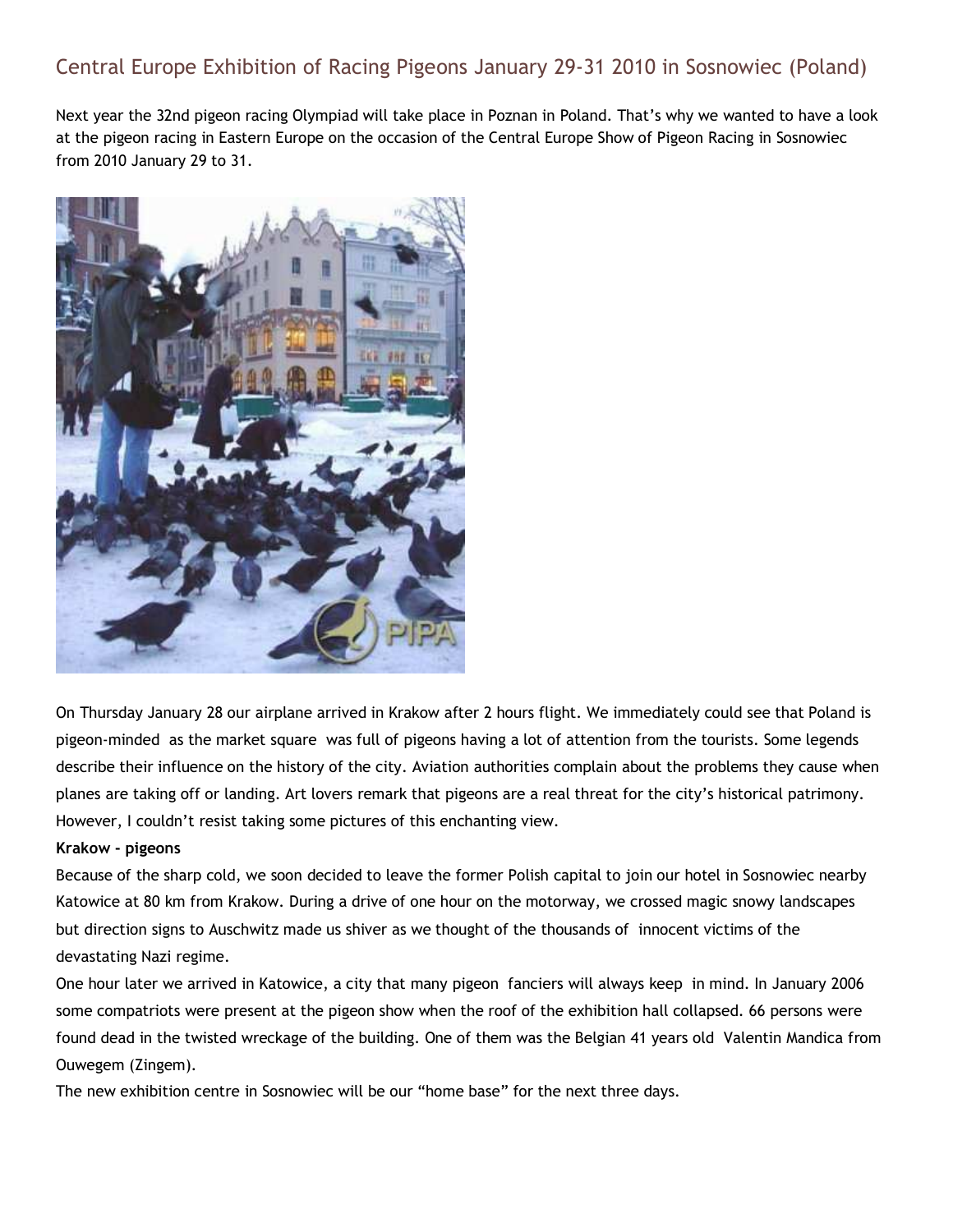Vrijdag 29 januari ll mocht de Voorzitter van de Poolse Federatie dhr. Jan Kawaler –in aanwezigheid van FCI-Voorzitter (Centraal Europa) dhr Jose Teroso en de verschillende offficials van de verschillende deelnemende landen de XXXXXX voor geopend verklaren.

On Friday January 29, the president of the Polish Federation Mr. Jan Kawaler – in presence of the president of th F.C.I. (Central Europe) Mr. Jose Teroso and several officials of the participating countries opened the 32nd Central Europe Show of Racing Pigeons.



The official ceremony finished with a moment full of emotion : thousands of people singing the national hymn.

Subsequently, there was a run on the stand with the laureates in the different categories. The shown pigeons were real champions.

### **An overview of the winners :**

### **Standard competition**

#### **Males**

1-Istvan Takacs (Hungary);

2-Moretti Giambattista (Italy);-3-Tomasz i Teresa Skiba (Poland)-4-Jerzy Drzazga (Poland)-5-Mihaly Simon (Hungary). **Females**

1-Leopold Pridko Dobra Voda (Slovakia);-2-Vendelin Sadlak Pov Buystr. (Slovakia);

3-Pal Nadas (Hungary);-4-J.K. Bartoszek (Poland);

5-Mieczyslaw Galica (Poland)

### **Ace-pigeon competition**

**Sport A-Speed** 1-Hnilickovi M & D (Czech Republic)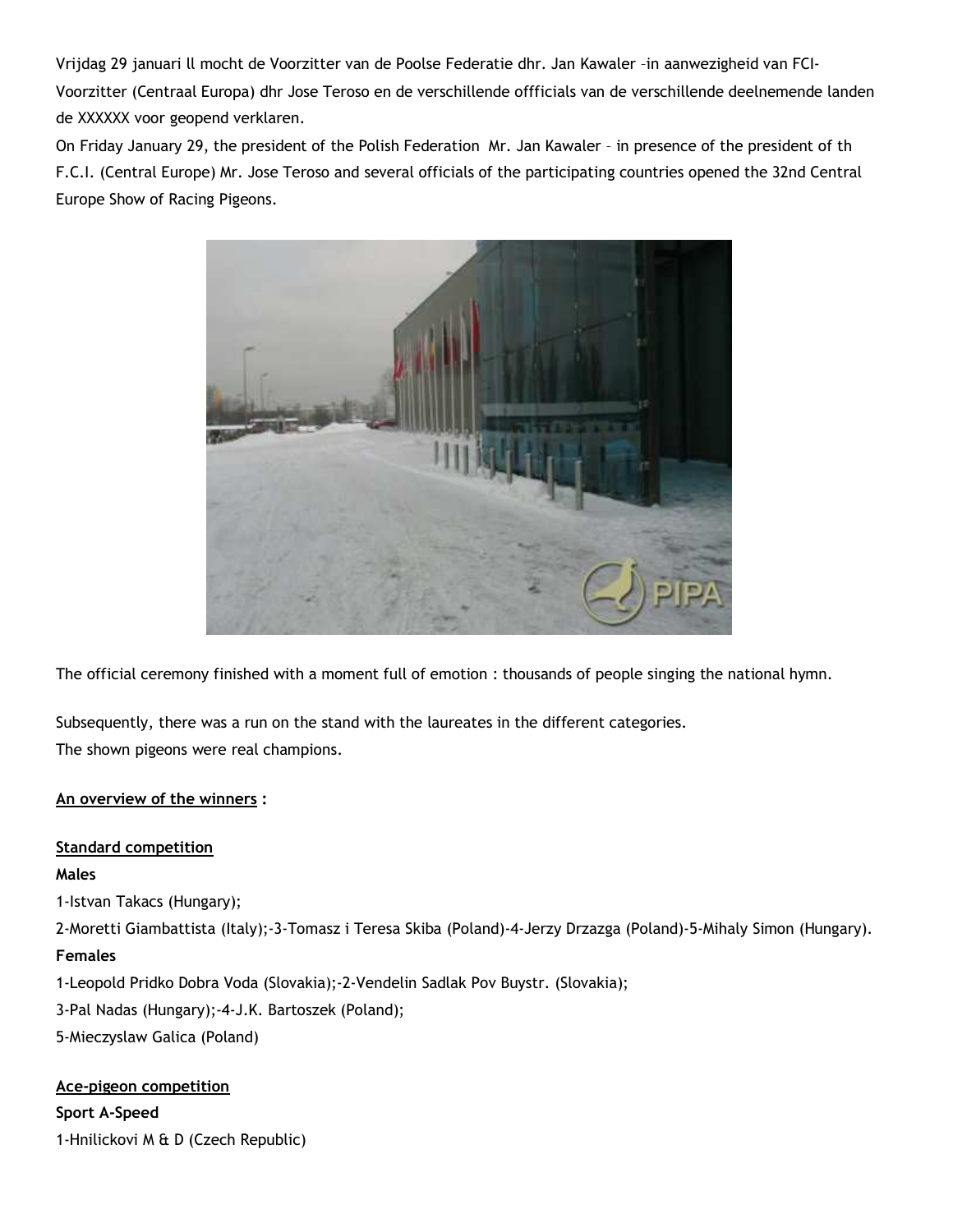### 2-Ladislav Skovran (Czech Republic);-

3-Pavel Rodr (Czech Republic);-

4-Marian Bembenekl (Poland):-

5-Janusz i Jan Lesniak (Poland).

## **Sport-Mid Fond**

1-Michal Wozniczka (Poland) 2-Janusz Olwert (Poland);-3-Iwona-Krzysztof Krupa (Poland);-4-Camplani Luigi (Italy);-5-Marek Skrbek.

# **Sport C –Fond**

1-Zbigniew Klimek (Poland)

2-Wieslaw Niezabitowski (Poland);-3-Eugeniusz Cichon (Poland);-4-Ladislav Skovran (Czech Republic);-5-Tarta Nicolae (Romania)

# **Sport D –Allround.**

1-Karol Paszek (Poland);

2-Andrej Chojak (Poland);-3-Zygfryd Musiol (Poland); 4-Frantisek Slovacek (Czech Republic)-5-Pal Nadas (Hungary).

### **Sport E-Marathon**

1-Leszek Wawrzen (Poland)

2-Stanislaw Kawski i Mir-Woj (Poland);3-Dariusz Rychta (Poland);-4-Kodl-Frenzl (Czech Republic);-5-Peter Matalik Breovica (Slovakia).

### **Sport F-Youngsters**

1-Mieczyslaw Glandys (Poland);

2-B. i.R Minkowski (Poland);3-Lukasz Strzalek (Poland);-4-Marek Bella Trstena (Slovakia);-5-Lubomir Zeman (Czech Republic).

### **Sport G-Yearlings**

1-Pavel Rodr (Czech Republic)

2-Andrezej Chojak (Poland);

3-Stanivukovic Vukcevic (Serbia);-4-Zbigniew Cielielski (Poland);-5-Pavel Rodr (Czech Republic).

## **Sport H (Ground up pigeons)**

1-Gebor Toth (Hungary);

2-Ranisavljev Milenko (Serbia);-3-Olgierd Rusinek (Poland);-4-Zygmunt Szymanski (Poland); 5-Robak-Brynda (Poland).

Poland was at the top of the international table Central Europe, followed by the Czech Republic -Hungary -Slovakia-Siberia-Italy -Croatia and Romania.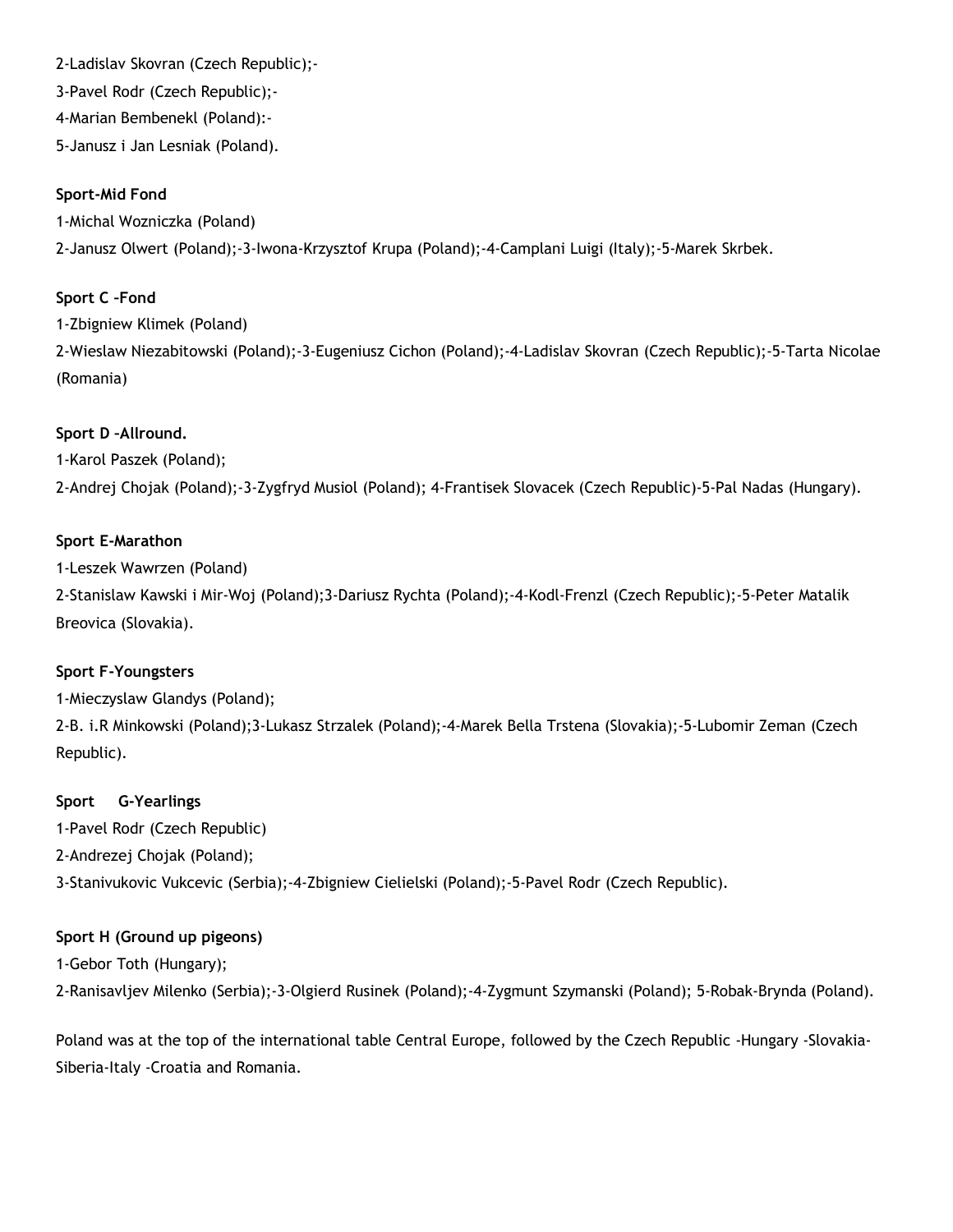There was a flood of visitors on Saturday 29 January. When we arrived at the exhibition hall at 6.30 AM thousends of enthusiasts were patiently standing in the queue in the biting frosty cold (-18°C). The doors opened at 7 AM punctually and a stream of peple rushed into the exhibition hall.



Inside the overcrowded hall

The many exhibitors prepared for being confronted with a high interest and had no time to get over all the commotion.

Some compatriots were also present at this international show :

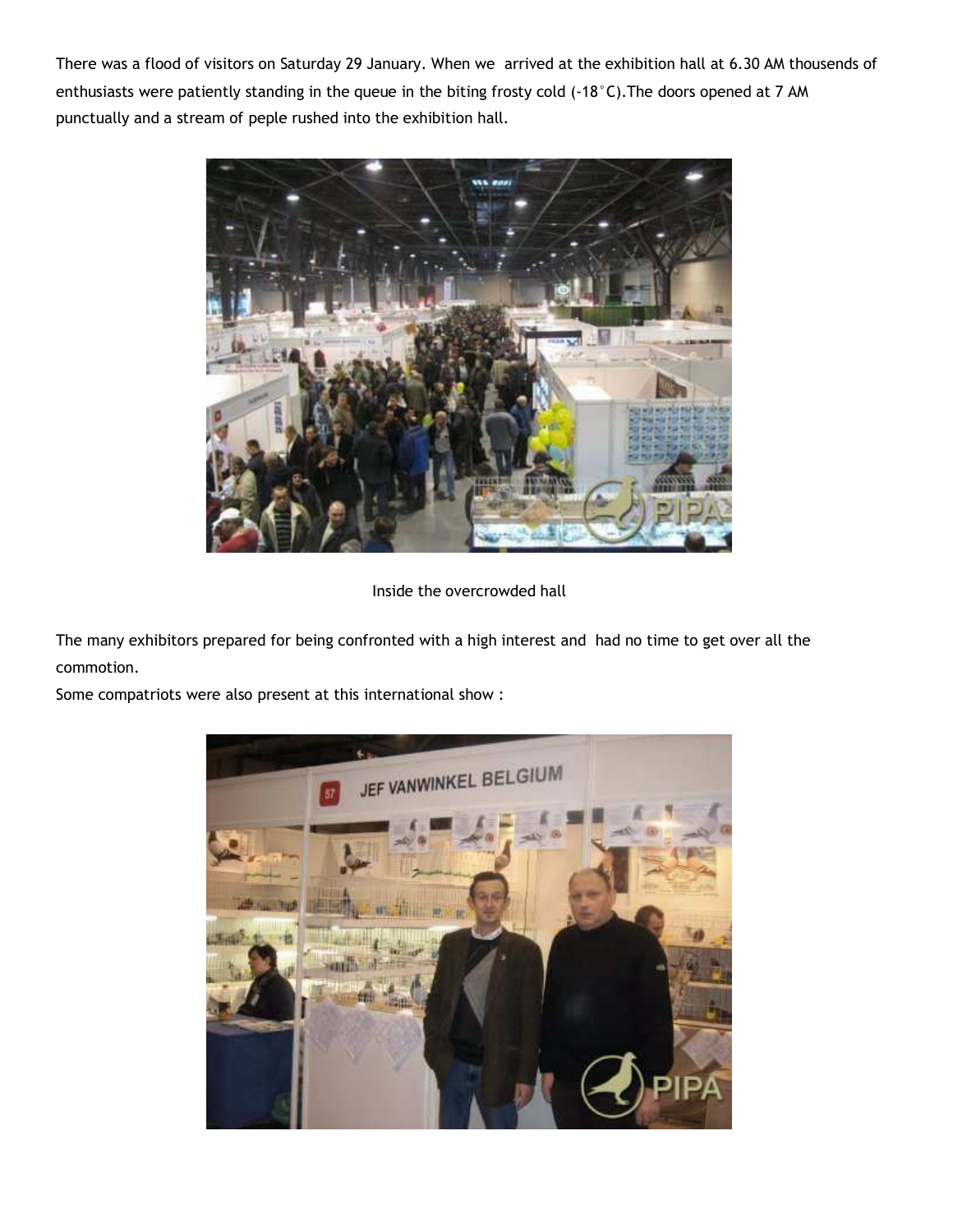Vanwinkel & Verbesselt



Van de Poel Yves,



Sonia Van der Maelen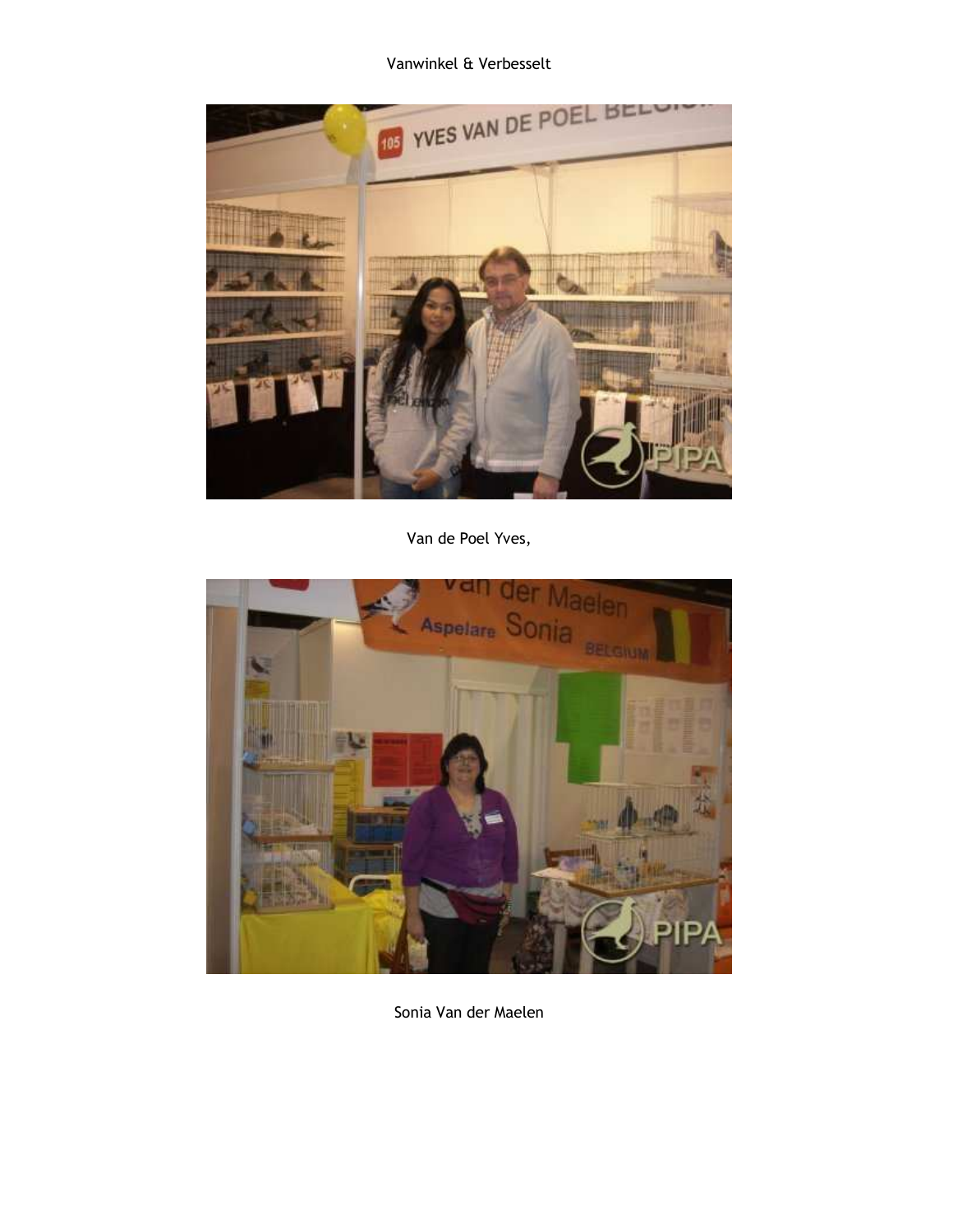

Rudy Brams



Taveirne Rigole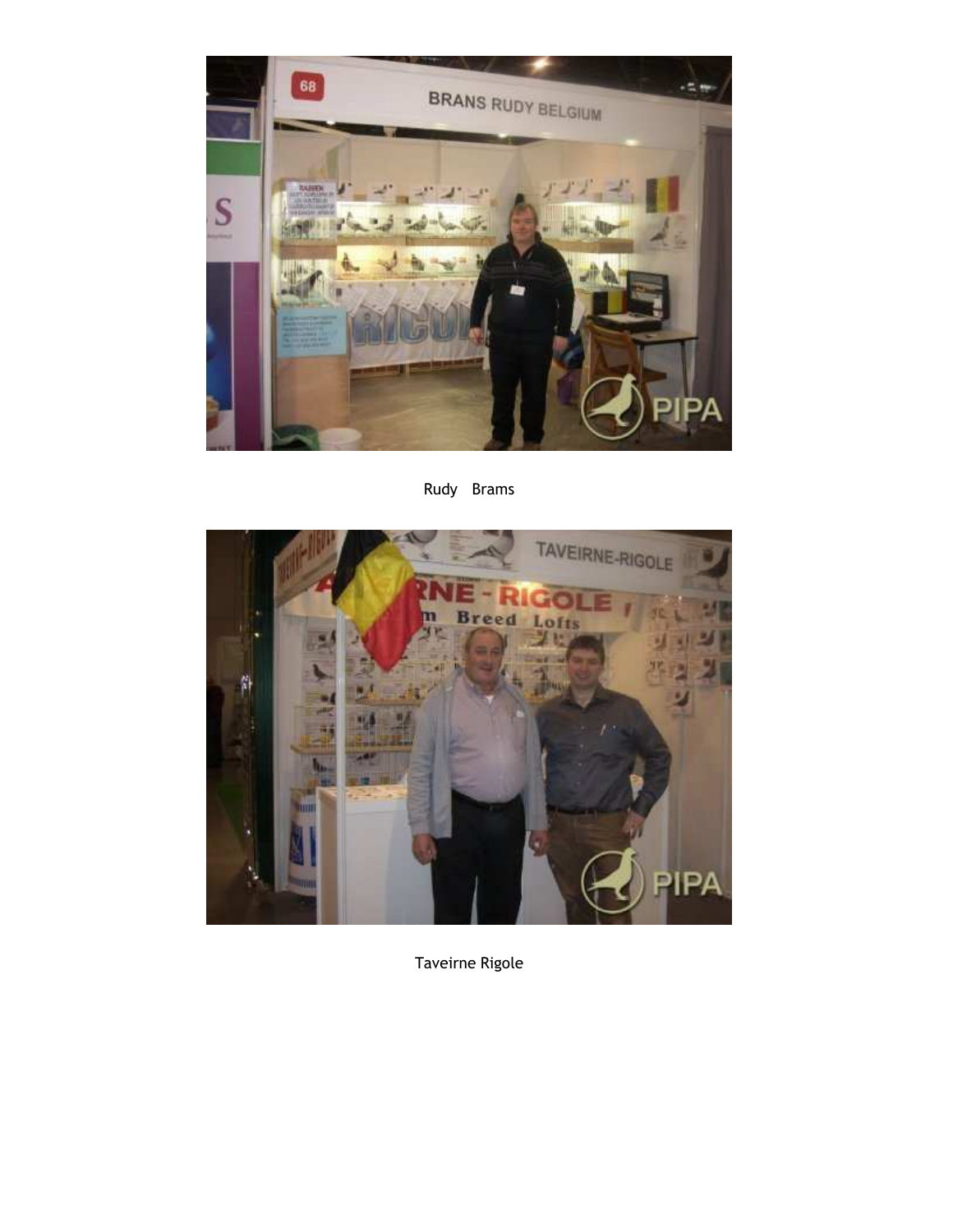

Lous Vangramberen and the Polish President Jan Kawaler



... and also ourselves (Veulemans Jos-Hok Ceulemans).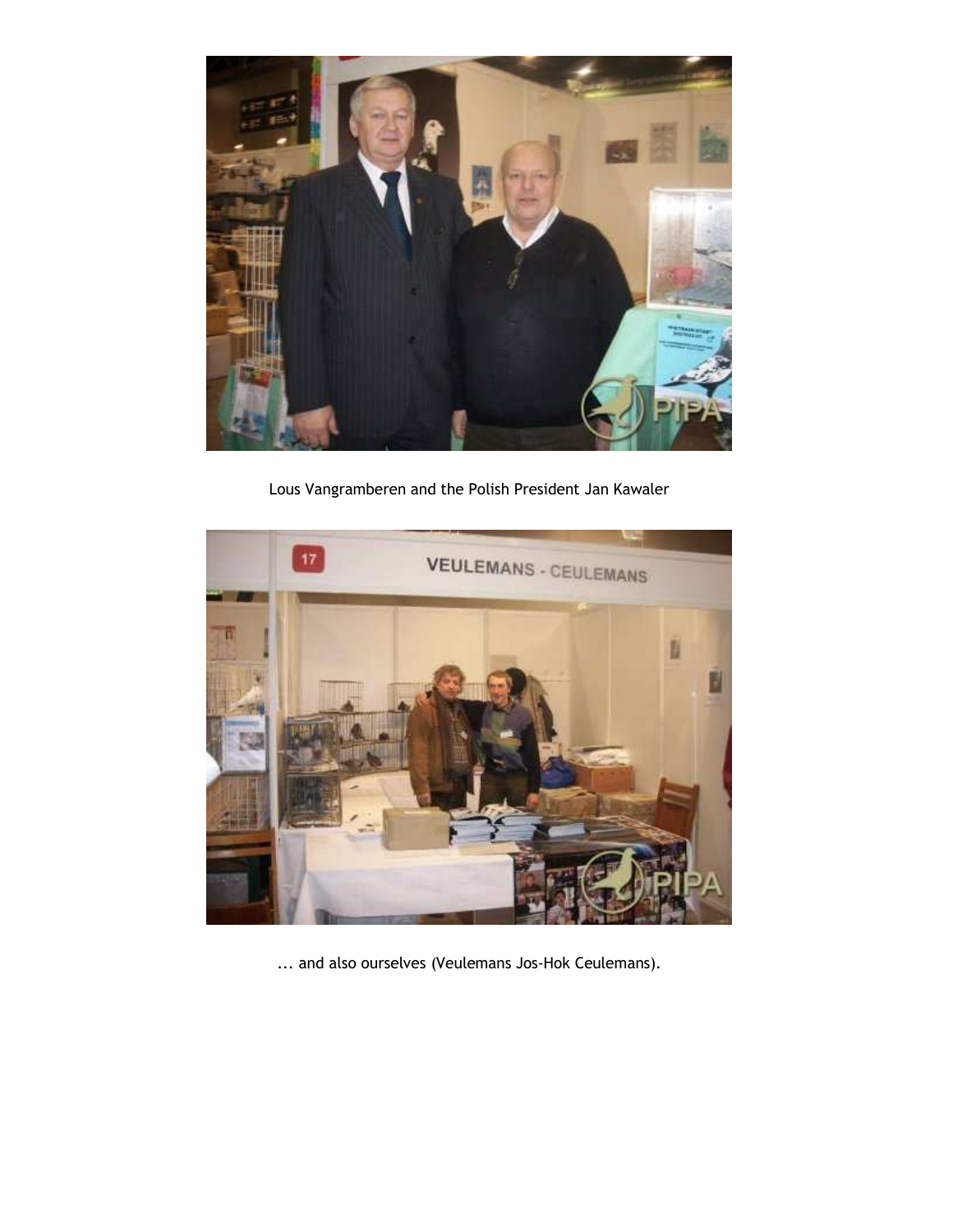

The Belgian pigeon products trade were also present : Herbots products, Beyers.



On the stand of my townsman Francis Nolmans (Bricon), I was pleased to meet a young pigeon fancier Robert Lech. Keep this name in mind with reference to the next Olympiad in Poznan.